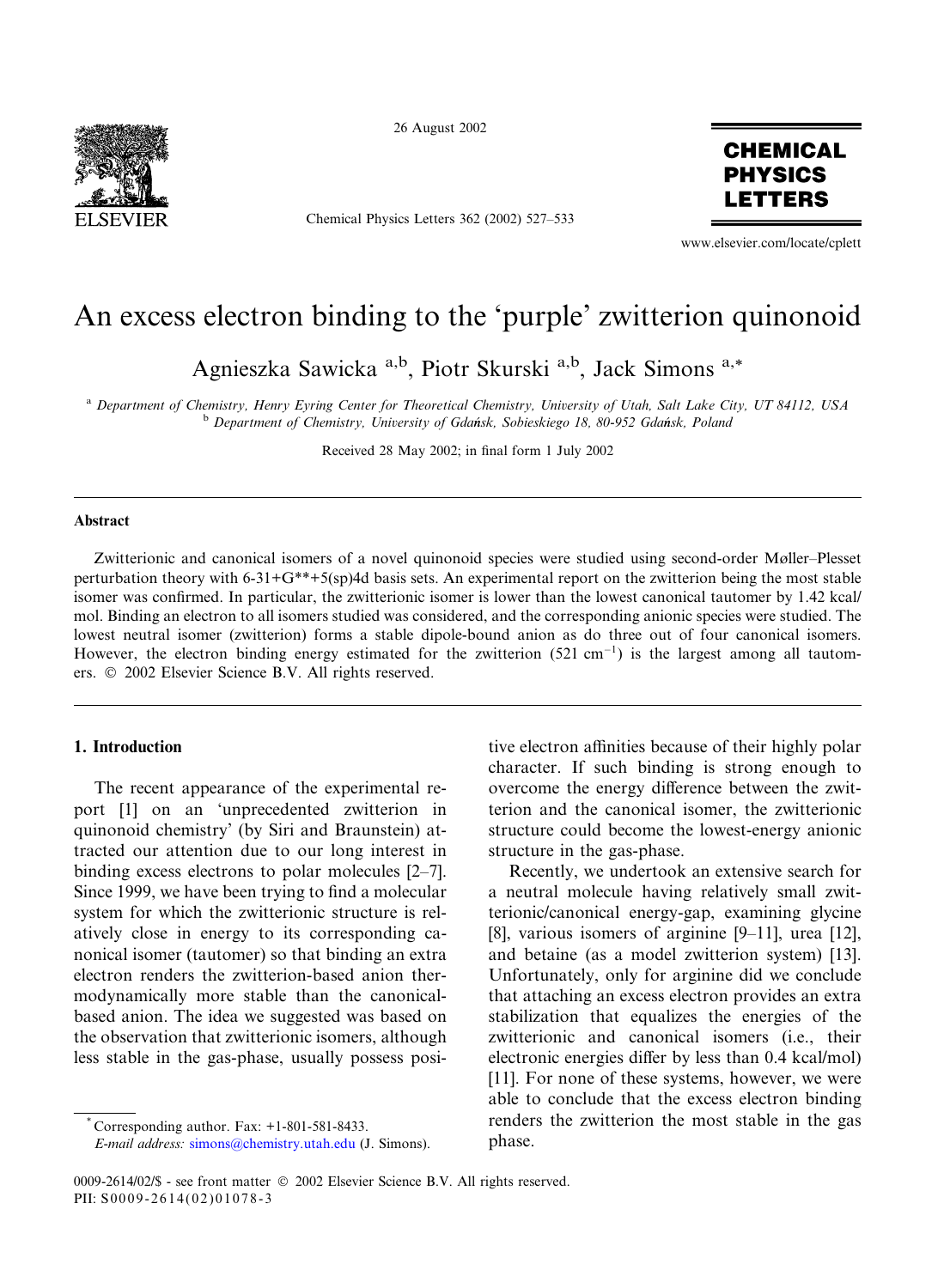

Fig. 1. Structural formulas of the zwitterionic and canonical species and the gas-phase equilibrium geometry structure of the lowest energy isomer (zwitterion).

The quinonoid molecule (Z) synthesized by Siri and Braunstein (see Fig. 1) provides a new hope for studying a thermodynamically stable zwitterionic system in the gas-phase [1]. This is the first  $12\pi$ -electron structure described in quinonoid chemistry in which, according to the authors, the positive charge is  $\pi$ -delocalized between the nitrogen atoms and the negative charge between the oxygen atoms [1]. Siri and Braunstein described Z as a 'purple solid' and they determined (via an Xray diffraction study) its geometry to be planar, except for the  $-CH_2-t-Bu$  groups which both lie on the same side of the plane.  $1$  The UV–Vis absorption spectrum of  $Z$  (in  $CH_2Cl_2$ ) is characterized by two strong absorptions at 350 and 343 nm, which are claimed to correspond to the intraquinone charge transfers [1]. Species Z represents a novel electronic pattern for  $N, N, O, O$ -systems since previously known species of this kind display electronic delocalization exclusively between nitrogen and oxygen atoms with no occurrence of a zwitterionic structure  $[1,14]$ . In the case of  $\mathbb{Z}$ , however, the  ${}^{1}$ H and  ${}^{13}$ C NMR spectra indicate the presence of the zwitterionic structure of  $\mathbf{Z} \cdot 2\mathrm{H}_2\mathrm{O}$ and no evidence of a tautomeric equilibrium (i.e., the canonical isomer seems to be not present to any detectable extent) [1].

Although the successful synthesis of such a zwitterion Z opens several possibilities of utilizing it as a building block in coordination and

<sup>&</sup>lt;sup>1</sup> An X-ray diffraction study was performed on single crystals of  $\mathbb{Z} \cdot 2H_2O$  obtained from acetone/ $H_2O$ , see [1].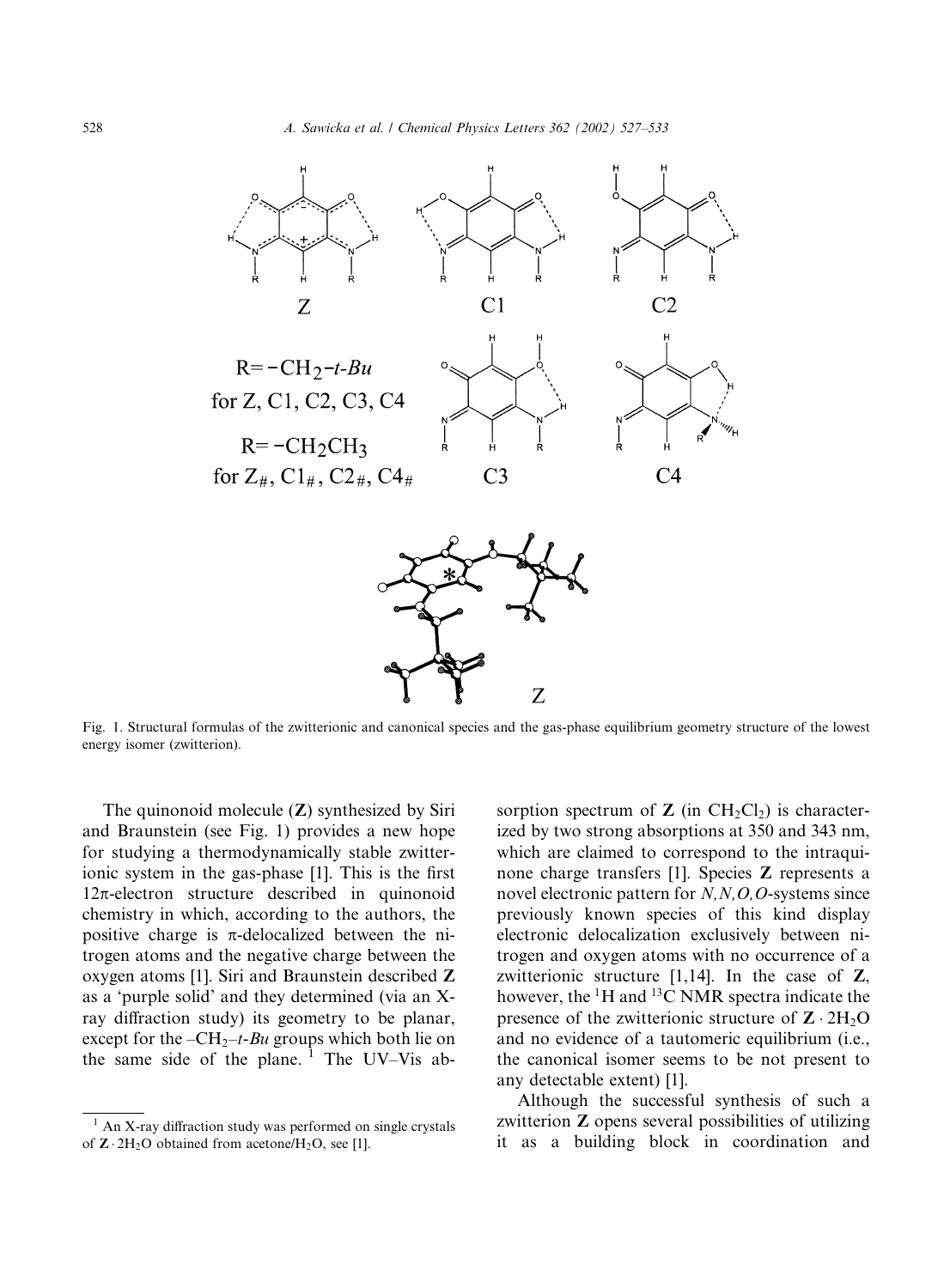supramolecular chemistry, we became particularly intrigued by two issues: (i) if the thermodynamic stability of the zwitterion  $Z$  in the gas-phase can be confirmed by ab initio methods (it is well known that zwitterions, although less stable in the gas-phase, predominate in aqueous solutions) [15], and (ii) if an excess electron attachment to  $Z$ and its canonical isomer(s) leads to the situation in which the global-minimum on the anion ground-state potential energy surface (PES) corresponds to  $\mathbb{Z}^{-}$ .

In this contribution, we present our ab initio study on the neutral and anionic species  $Z$  and its four canonical isomers: C1–C4 (see Fig. 1). In addition, we discuss the results obtained for a similar molecule  $Z_{\#}$  and its four canonical isomers  $C1_{\mu}-C4_{\mu}$  obtained by replacing the  $-CH_2-t-Bu$ groups with ethyl groups (see Fig. 1).

## 2. Methods

The equilibrium geometries of the neutral species were optimized at the restricted Hartree–Fock  $(RHF)$  level with the 6-31+ $G^{**}$  basis sets [16] augmented with additional set of diffuse 5(sp) functions <sup>2</sup> (labeled 6-31+G\*\*+5(sp)) centered on the carbon atom marked with \* in Figs. 1 and 2. The harmonic vibrational frequencies were calculated at the same level of theory. For the smaller system  $\mathbb{Z}_m$  and its anion, we also performed geometry optimization at the MP2 level and verified that: (i) the neutral SCF and MP2 geometries have maximal bond length differences of 0.045  $\AA$  (both C–O bond lengths), and valence angle difference of  $2.52^{\circ}$  (for  $\langle \text{CNH} \rangle$  angle); (ii) other geometrical parameters differ by less than  $0.025$  Å (bond lengths) and  $1^{\circ}$  (valence angles); and (iii) attaching an extra electron to  $Z_{#}$  causes even smaller geometry changes.<sup>3</sup> Therefore, we conclude that our SCF geometries of the neutral species are reliable and the calculated vertical electron attachment



 $\mathbf{\hat{3}}$  The largest change in bond length is only 0.002  $\mathbf{\hat{A}}$  while the changes in valence angles are smaller than  $0.4^{\circ}$ .



Fig. 2. Plot of the KT vertical electron binding energy of the  $Z<sup>-</sup>$  anion as a function of the distance separating the carbon atom marked with \* and the site where the additional 5(sp)4d set of diffuse functions was centered.

energies are likely close to the adiabatic electron affinities.

The electron binding energies (D) were calculated at the MP2 level  $4$  by subtracting the energies of the anion from those of the neutral. In addition, the dispersion  $(\Delta D_{\text{disp}}^{\text{MP2}})$  and non-dispersion  $(\Delta D_{\text{no-disp}}^{\text{MP2}})$  terms (the former describing the dispersion interaction between the loosely bound electron and the neutral molecule) were extracted from the MP2 contribution to D, as described elsewhere [5]. Since the electron binding energies were calculated in each case at the neutral's equilibrium geometry, they are vertical electron attachment energies (VAEs). Final electronic energies of all systems studied were determined at the second-order Møller–Plesset (MP2) perturbation theory level with the  $6-31+G^{**}+5(sp)4d$  basis sets.

The  $5(sp)$ 4d diffuse set<sup>3</sup> was centered outside the molecule as to maximize the electron binding energy  $(D)$  at the Koopmans' theorem  $(KT)$  [17] level. In particular, we plotted the KT electron

<sup>&</sup>lt;sup>4</sup> Because of the size of the systems studied and the necessity of employing relatively large basis sets to properly describe the excess electrons, we had to limit the level of our calculations to the MP2 level.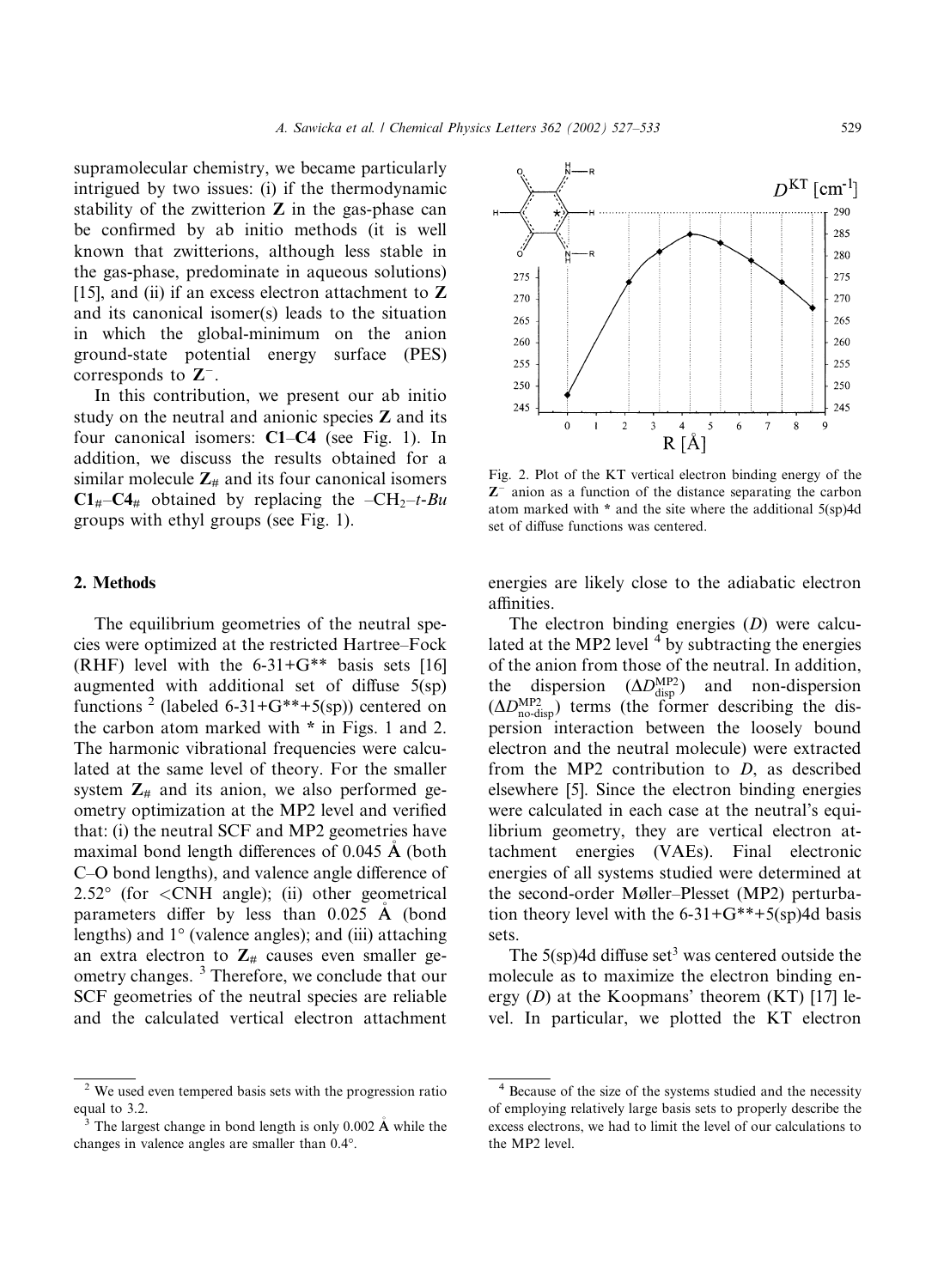Table 1

Relative MP2/631+G\*\*+5(sp)4d energies of neutral and anionic species (see Section 2 for details) and SCF dipole moments of the neutral isomers

| Isomer            | Neutral      | $\mu^{\rm SCF}$ | Anion        |  |
|-------------------|--------------|-----------------|--------------|--|
| $R = -CH_2-t-Bu$  |              |                 |              |  |
| C <sub>4</sub>    | 1.126 (9080) | 8.173           | 1.089 (8785) |  |
| C <sub>3</sub>    | 0.858(6921)  | 7.095           | 0.841(6785)  |  |
| C <sub>2</sub>    | 0.545(4399)  | 1.773           | Unstable     |  |
| C1                | 0.126(1018)  | 4.793           | 0.122(983)   |  |
| Z                 | 0.065(521)   | 9.981           | 0.000(0)     |  |
| $R = -CH_2CH_3$   |              |                 |              |  |
| $C4_{\text{H}}$   | 1.075 (8673) | 8.253           | 1.016 (8196) |  |
| $C3_{\#}$         | 0.902(7274)  | 6.987           | 0.882(7111)  |  |
| $C2_{\#}$         | 0.591(4765)  | 2.174           | Unstable     |  |
| $C1_{\#}$         | 0.136(1095)  | 5.060           | 0.128(1032)  |  |
| $\mathbf{Z}_{\#}$ | 0.091(735)   | 10.081          | 0.000(0)     |  |

Energies in eV and cm<sup>-1</sup> (in parentheses), dipole moments ( $\mu$ <sup>SCF</sup>) in Debyes. For both species the energies are relative to the most stable anion.

binding energy  $(D<sup>KT</sup>)$  as a function of distance R separating the site where the 5(sp)4d diffuse set was centered and the carbon atom labeled \* in molecule **Z** (or  $\mathbb{Z}_4$ ) (see Fig. 2). This plot shows that our choice of the centering site  $(R = 4.278$  and 3.749 Å for **Z** and  $\mathbb{Z}_{#}$ , respectively) is optimal because it produces the strongest binding (although  $D<sup>KT</sup>$  varies by only 37 cm<sup>-1</sup> over this range of  $R$ ). We also verified that adding one more spdiffuse shell to the 5(sp)4d set increases the  $D<sup>KT</sup>$ value by less than 3 cm<sup>-1</sup>, while augmenting this set by one more d-symmetry shell leads to numerical instabilities caused by linear dependencies in the basis set. Additionally, we replaced the 6-  $31+G^{**}+5(sp)4d$  basis sets with the aug-ccpVDZ+5s5p4d basis sets to determine whether the 6-31+G\*\* basis sets describe the neutral molecular core relatively well. Indeed, we found that  $D<sup>KT</sup>$ changes by less than 10 cm<sup>-1</sup> (in the case of **Z**) when the latter basis set is used. Therefore, we conclude that any inaccuracies in our theoretical treatments are caused by the higher-than-secondorder electron correlation effects rather than the basis sets employed.

All calculations were performed with the GAUSSIAN98 program [18] on Intel Pentium IV computers and an SGI Origin2000 numerical server. The three-dimensional plots of molecular orbitals were generated with the MOLDEN program [19].

# 3. Results and discussion

#### 3.1. Neutral zwitterionic and canonical species

Our MP2/6-31+G\*\*+5(sp)4d//SCF/6-31+G\*\*+ 5(sp) results (see Table 1) indicate that the zwitterion Z is indeed the lowest energy structure on the ground-state potential energy surface (PES) of the neutral (see Fig. 3). This suggests that this zwitterion is the most stable isomer even if the gas-phase, which is highly unusual. The canonical isomers (tautomers) (i.e.,  $C1$ ,  $C2$ ,  $C3$ , and  $C4$ ) are much higher in energy (by ca. 0.48–1.06 eV [11– 25 kcal/mol]), except C1 whose energy is but 0.061 eV (1.42 kcal/mol) above Z. This suggests that the zwitterionic  $Z$  and the canonical  $C1$  may both be present in the gas-phase. The kinetic barrier separating  $Z$  from  $C1$  was found to be 0.571 eV (13.17 kcal/mol) above Z at the MP2 level, so proton transfer from the nitrogen atom  $(in Z)$  to the oxygen  $(in C1)$  is not likely to occur easily.

That other canonical isomers (i.e., C2, C3, and C4) are significantly higher in energy is most likely caused by the possibility of making two internal hydrogen bonds in Z and C1 versus one H-bond in C2, C3, and C4 (see Fig. 1). Indeed, the energy gaps separating  $Z$  (or  $C1$ ) and other structures (C2, C3, and C4), which is about  $0.5-1$  eV  $(11-25)$ kcal/mol), are consistent with the energy of a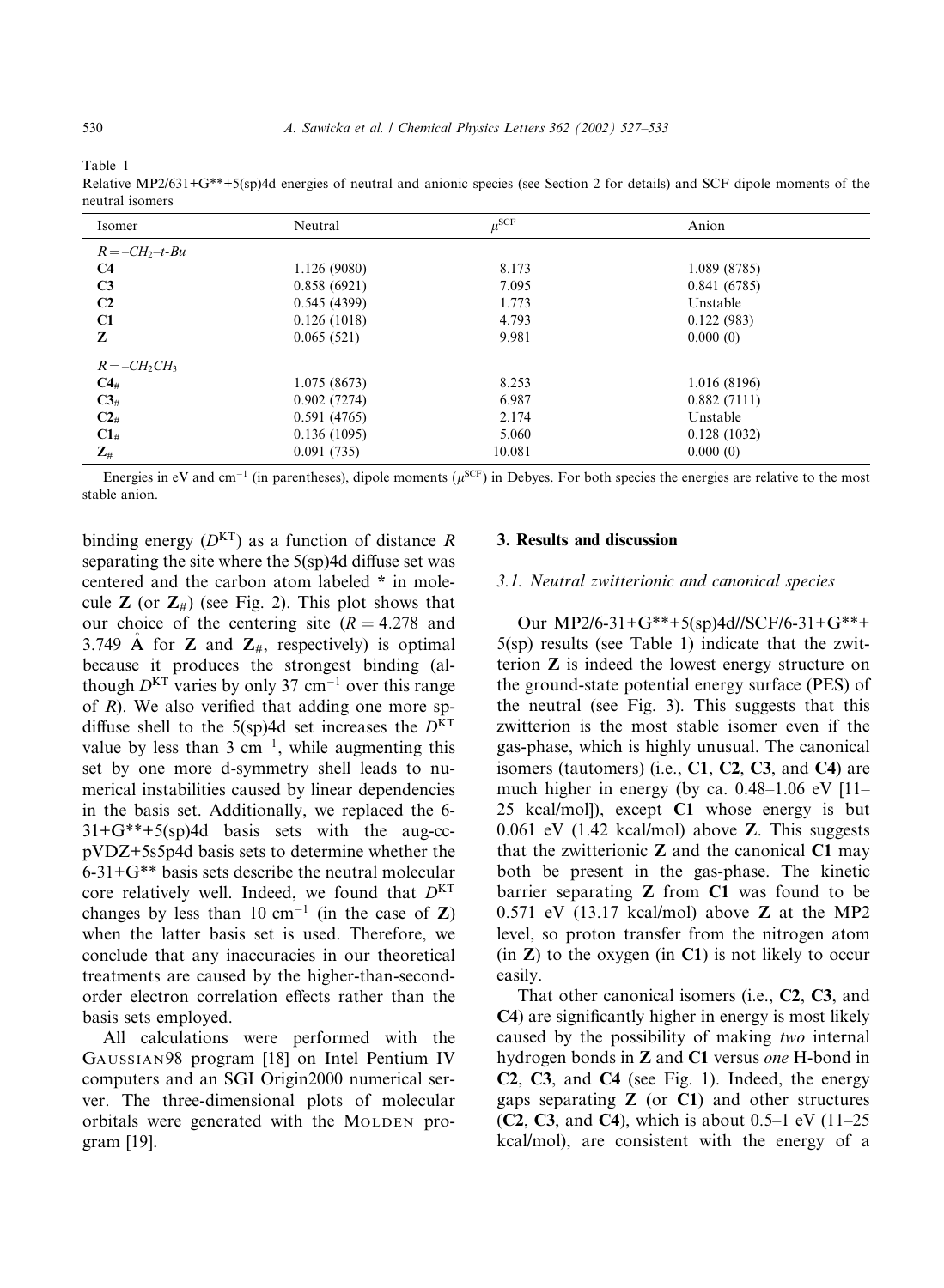

Fig. 3. Relative electronic MP2 energies (in eV and  $cm^{-1}$ ) of the minimum energy structures corresponding to the zwitterionic and canonical isomers of the quinonoid system with the  $-CH<sub>2</sub>$  $t-Bu$  groups (top), and with the ethyl groups (bottom). The zero of energy is taken to be the energy of the lowest anion.

relatively strong hydrogen bond and differences in torsional energies.

A similar situation is observed for the system in which  $-CH_2-t-Bu$  is replaced by  $-CH_2CH_3$  (see Figs. 1 and 3). Here the zwitterion  $\mathbb{Z}_{\#}$  is also the lowest-energy neutral structure and the  $C1<sub>#</sub>$  canonical isomer lies only 0.045 eV (1.03 kcal/mol) above  $\mathbb{Z}_{#}$ . Other canonical isomers are separated from  $\mathbb{Z}_\#$  and  $\mathbb{C}1_\#$  by approximately 0.46–0.94 eV (10–22 kcal/mol), which is consistent with one less hydrogen bond being present in the latter structures.

As far as the charge distributions in the neutral structures are concerned, <sup>5</sup> both **Z** and  $\mathbb{Z}_#$  exhibit relatively large charge separation and the chargeflow from the 'lower' to the 'upper' part of the molecule (that becomes negatively charged, see Fig. 1) can be estimated as 0.6 e which confirms the zwitterionic character of these systems. This finding is consistent with the observation that the corresponding dipole moments of  $Z$  and  $Z_{#}$  (ca. 10) D) are larger than those of the canonical tautomers (see Table 1).

Finally, in order to address the experimental report describing the UV–Vis absorptions of Z, we performed a configuration interaction singles (CIS) calculation for Z, focusing on transitions from the HOMO to low-energy valence excited orbitals. We did not consider transitions into dipole-bound orbitals because we were interested in simulating the results of [1] which involves a condensed phase where the dipole-bound orbitals are likely absent. According to our CIS results, Z should absorb at 349 nm, while the measured spectrum [1] shows two strong absorptions at 350 and 343 nm. Since we precisely reproduced the former absorption but failed to find a nearby transition to be responsible for the latter, we speculate that the 343 nm band observed experimentally could be assigned to a vibrational excitation. The very small separation between these two bands (7 nm) lies in an energy range characteristic of soft vibrations. In Fig. 4, we show the HOMO, the dipole-bound orbital, and the valence-excited orbital of Z to aid in the interpretation of the UV–Vis spectrum.

# 3.2. Attaching an excess electron to various tautomers

Our calculations indicate that all the tautomers studied (excluding  $C2$  and its analog  $C2_{\text{H}}$ ) form electronically stable but weakly bound anions. The vertical electron attachment energies (Table 2) correlate well with the dipole moments of the neutral species (Table 1), thus it seems justified to characterize these anions as possessing dipolebound nature.<sup>6</sup>

 $<sup>5</sup>$  The charge flow was estimated by calculating the partial</sup> atomic charges fitted to the electrostatic potential according to the Merz–Singh–Kollman scheme as described in B.H. Besler, K.M. Merz, Jr., P.A. Kollman, J. Comput. Chem. 11 (1990) 431.

<sup>6</sup> This statement greatly simplifies the conditions that have to be fulfilled to term an anion 'dipole-bound' – see [7] for details).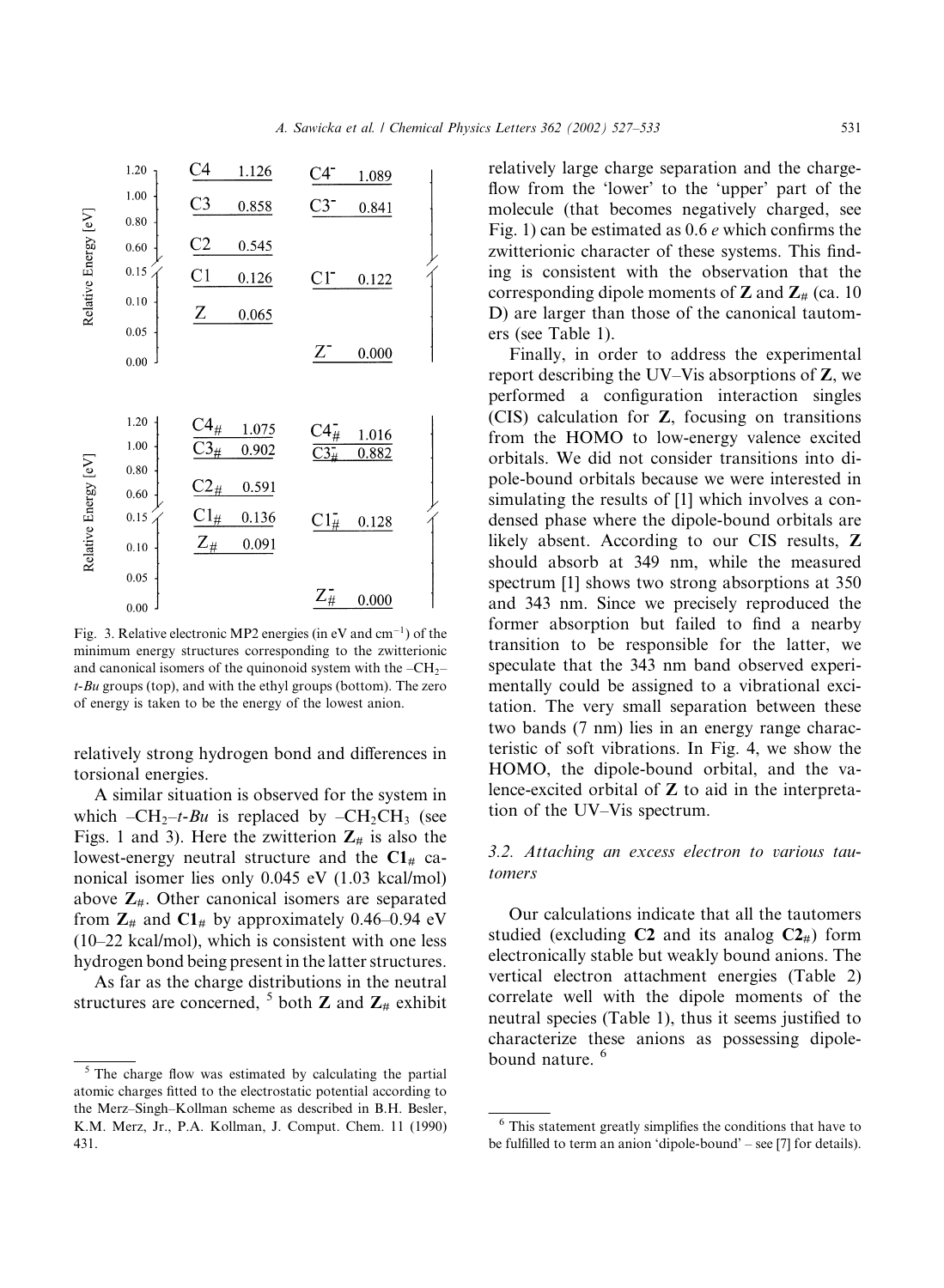

Fig. 4. The HOMO (bottom), valence-excited orbital, and dipole-bound orbital (top) of the lowest-energy Z species.

Let us briefly discuss various components of the calculated electron binding energies (Table 2).  $D<sup>KT</sup>$  is responsible for ca. 30–60% of the total value of D in all cases, and represents the electrostatic–exchange interaction of the excess electron with the charge density of the neutral molecule. The orbital relaxation effects included in  $\Delta D^{\text{SCF}}$  describe not only the static polarization of neutral structure by the loosely bound electron but also the effect of back-polarization. This contribution is small and represents less than 10% of the total electron binding energy. The dispersion term  $\Delta D_{\text{disp}}^{\text{MP2}}$  describes dynamical correlation between the loosely bound electron and the electrons of the neutral 'core'. This term dominates the electron binding energy and is usually larger than  $D<sup>KT</sup>$ , which is consistent with results for other dipole-bound anions [3–13]. Finally,  $\Delta D_{\text{no-disp}}^{\text{MP2}}$  is destabilizing and describes other electron correlation factors affecting the charge distribution (and the dipole moment) of the neutral molecule and thus its electrostatic interaction with the extra electron. However, the total MP2 contribution to  $D$  remains stabilizing due to the dominant role of the dispersion component. Our final predictions for the vertical electron attachment energies are 521 cm<sup>-1</sup> for **Z** and 735 cm<sup>-1</sup> for  $\mathbb{Z}_{#}$ , while the VAEs for canonical tautomers are smaller (see Table 2).

It is important to notice that the attachment of an extra electron provides differential stability to the zwitterionic structure  $Z$  (or  $Z_{\#}$ ) relative to the canonical tautomers. As a consequence, the energy gap between the zwitterion  $Z(Z_{#})$  and the lowestenergy canonical tautomer  $C1 (C1<sub>#</sub>)$  increases from 0.061 eV for Z/C1 (0.045 eV for  $Z_{\#}/C1_{\#}$ ) to 0.122 eV for  $\mathbf{Z}^{-}/\mathbf{C} \mathbf{1}^{-}$  (0.128 eV for  $\mathbf{Z}_{\#}^{-}/\mathbf{C} \mathbf{1}_{\#}^{-}$ ) when the extra electron is attached (i.e., an increase of ca. 100%).

Analysis of the results obtained for systems possessing  $-CH_2-t-Bu$  groups or ethyl groups (see

Table 2

| $\overline{ }$    |                 | $\tilde{}$       |                          | .                    |                 |  |
|-------------------|-----------------|------------------|--------------------------|----------------------|-----------------|--|
| Species           | D <sup>KT</sup> | D <sup>SCF</sup> | $D_{\rm disp}^{\rm MP2}$ | $D^{MP2}$<br>no-disp | Sum $(D^{MP2})$ |  |
| $R = -CH_2-t-Bu$  |                 |                  |                          |                      |                 |  |
| C4                | 156             | 20               | 178                      | $-59$                | 295             |  |
| C <sub>3</sub>    | 68              |                  | 72                       | $-11$                | 136             |  |
| C1                | 11              |                  | 26                       | -4                   | 35              |  |
| z                 | 285             | 36               | 253                      | $-53$                | 521             |  |
| $R = -CH2CH3$     |                 |                  |                          |                      |                 |  |
| $C4_{\#}$         | 277             | 41               | 279                      | $-120$               | 477             |  |
| $C3_{\#}$         | 90              |                  | 83                       | $-18$                | 163             |  |
| $C1_{\#}$         | 31              |                  | 38                       | $-8$                 | 63              |  |
| $\mathbf{Z}_{\#}$ | 454             | 55               | 307                      | $-81$                | 735             |  |